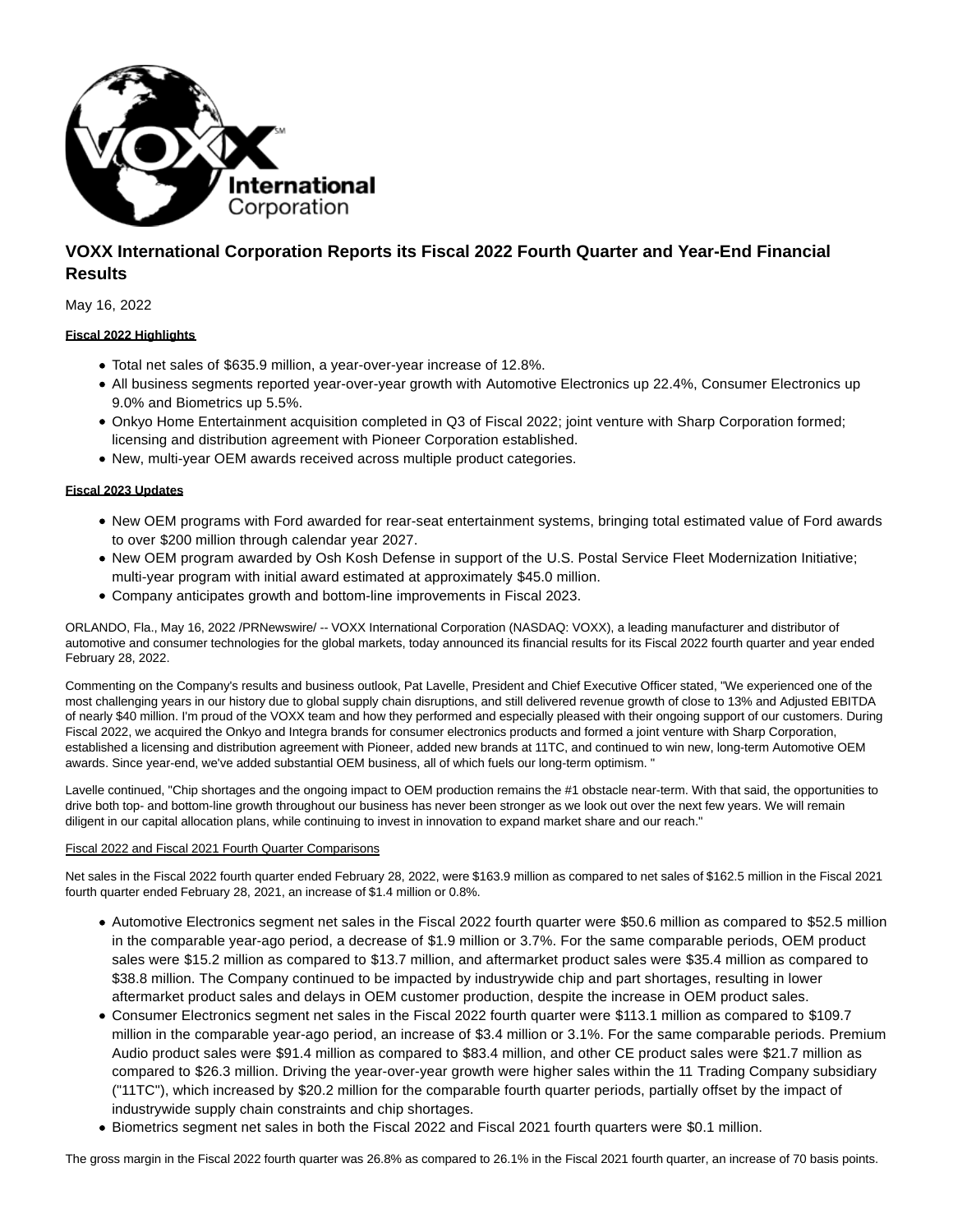The year-over-year improvement was primarily driven by higher margins in the Consumer Electronics segment, partially offset by lower margins in the Automotive Electronics segment. For the same comparable periods, the Company reported:

- Automotive Electronics segment gross margin of 20.1% as compared to 26.2%, a decrease of 610 basis points. The year-over-year decline was primarily related to higher supply chain costs, slower moving inventory, as well as higher costs related to new OEM rear-seat entertainment programs. The Company has worked to mitigate this impact and imposed additional price increases in the Fiscal 2022 fourth quarter to offset the higher costs in future periods.
- Consumer Electronics segment gross margin of 29.8% as compared to 26.2%, an increase of 360 basis points. The primary drivers for the year-over-year increase are higher sales within 11TC, which includes the addition of Onkyo products and other brands distributed through 11TC, as well as the positive impact from price increases that were instituted throughout Fiscal 2022.
- Biometrics segment gross margins were negative in both the Fiscal 2022 and Fiscal 2021 fourth quarter periods, though the gross profit impact for the comparable periods was an increase of \$0.2 million.

Total operating expenses in the Fiscal 2022 fourth quarter were \$40.7 million as compared to \$38.5 million in the comparable Fiscal 2021 period, an increase of \$2.2 million. For the same Fiscal 2022 and Fiscal 2021 fourth quarter periods:

- Selling expenses of \$13.3 million increased by \$0.5 million, primarily related to higher salary, advertising, marketing, and travel and entertainment expenses, partially offset by a decrease in website fees related to e-commerce initiatives, and a modest decrease in commissions based on higher sales.
- General and administrative expenses of \$19.3 million increased by \$0.9 million. The Company incurred higher depreciation and amortization expenses and office expenses in the Fiscal 2022 fourth quarter period.
- Engineering and technical support expenses of \$7.7 million increased by \$1.8 million when comparing the periods ended February 28, 2022 and February 28, 2021. The year-over-year increase was primarily due to an increase in engineering labor expenses related to the Onkyo acquisition.
- Intangible asset impairment charges declined by \$1.3 million, as the Company incurred an impairment charge related to one of its trademarks in the Consumer Electronics segment of \$1.3 million in Fiscal 2021.

Operating income in the Fiscal 2022 fourth quarter was \$3.2 million as compared to operating income of \$3.9 million in the comparable Fiscal 2021 fourth quarter.

Total other income, net, in the Fiscal 2022 fourth quarter was a loss of \$(0.1) million as compared to other income, net of \$2.1 million in the Fiscal 2021 fourth quarter.

Net income attributable to VOXX International Corporation in the Fiscal 2022 fourth quarter was \$2.8 million as compared to net income attributable to VOXX International Corporation of \$9.4 million in the comparable Fiscal 2021 period. The Company reported basic and diluted net income per share attributable to VOXX International Corporation of \$0.11 in the Fiscal 2022 fourth quarter as compared to basic and diluted net income per common share attributable to VOXX International Corporation of \$0.39 and \$0.38, respectively, in the comparable Fiscal 2021 period.

Earnings Before Interest, Taxes, Depreciation and Amortization ("EBITDA") in the Fiscal 2022 fourth quarter was \$8.4 million as compared to EBITDA in the Fiscal 2021 fourth quarter of \$10.3 million. Adjusted EBITDA in the Fiscal 2022 fourth quarter was \$9.3 million as compared to Adjusted EBITDA in the Fiscal 2021 fourth quarter of \$11.9 million.

## Fiscal 2022 and Fiscal 2021 Year-End Comparisons

Net sales in the Fiscal 2022 year ended February 28, 2022, were \$635.9 million as compared to net sales of \$563.6 million in the Fiscal 2021 year ended February 28, 2021, an increase of \$72.3 million or 12.8%.

- Automotive Electronics segment net sales in Fiscal 2022 were \$200.6 million as compared to \$163.9 million in the comparable year-ago period, an increase of \$36.7 million or 22.4%. For the same comparable periods, OEM product sales were \$65.0 million as compared to \$46.2 million, an increase of \$18.8 million or 40.8%, and aftermarket product sales were \$135.6 million as compared to \$117.7 million, an increase of \$17.8 million or 15.2%. Driving the year-over-year increase were higher sales of aftermarket security products related to the Company's DEI subsidiary and higher sales of rear-seat entertainment systems due to the start of new programs with Stellantis, Ford and Nissan, which were not present in the prior year. Industrywide chip and part shortages, along with global supply chain constraints adversely impacted sales for both the Fiscal 2022 and Fiscal 2021 periods.
- Consumer Electronics segment net sales in Fiscal 2022 were \$433.9 million as compared to \$398.3 million in the comparable Fiscal 2021 period, an increase of \$35.7 million or 9.0%. For the same comparable periods, Premium Audio product sales were \$344.0 million as compared to \$299.9 million, an increase of \$44.1 million or 14.7%. Other Consumer Electronics product sales were \$89.9 million as compared to \$98.4 million, a decrease of \$8.4 million or 8.6%. Driving the year-over-year increase was a \$45.7 million increase in sales within the 11TC subsidiary, higher sales of wireless accessory products, and higher premium audio product and accessory sales in Europe. Industrywide chip and part shortages, along with global supply chain constraints adversely impacted sales for both the Fiscal 2022 and Fiscal 2021 periods.
- Biometrics segment net sales in Fiscal 2022 were \$0.9 million as compared to \$0.8 million in the comparable Fiscal 2021 period.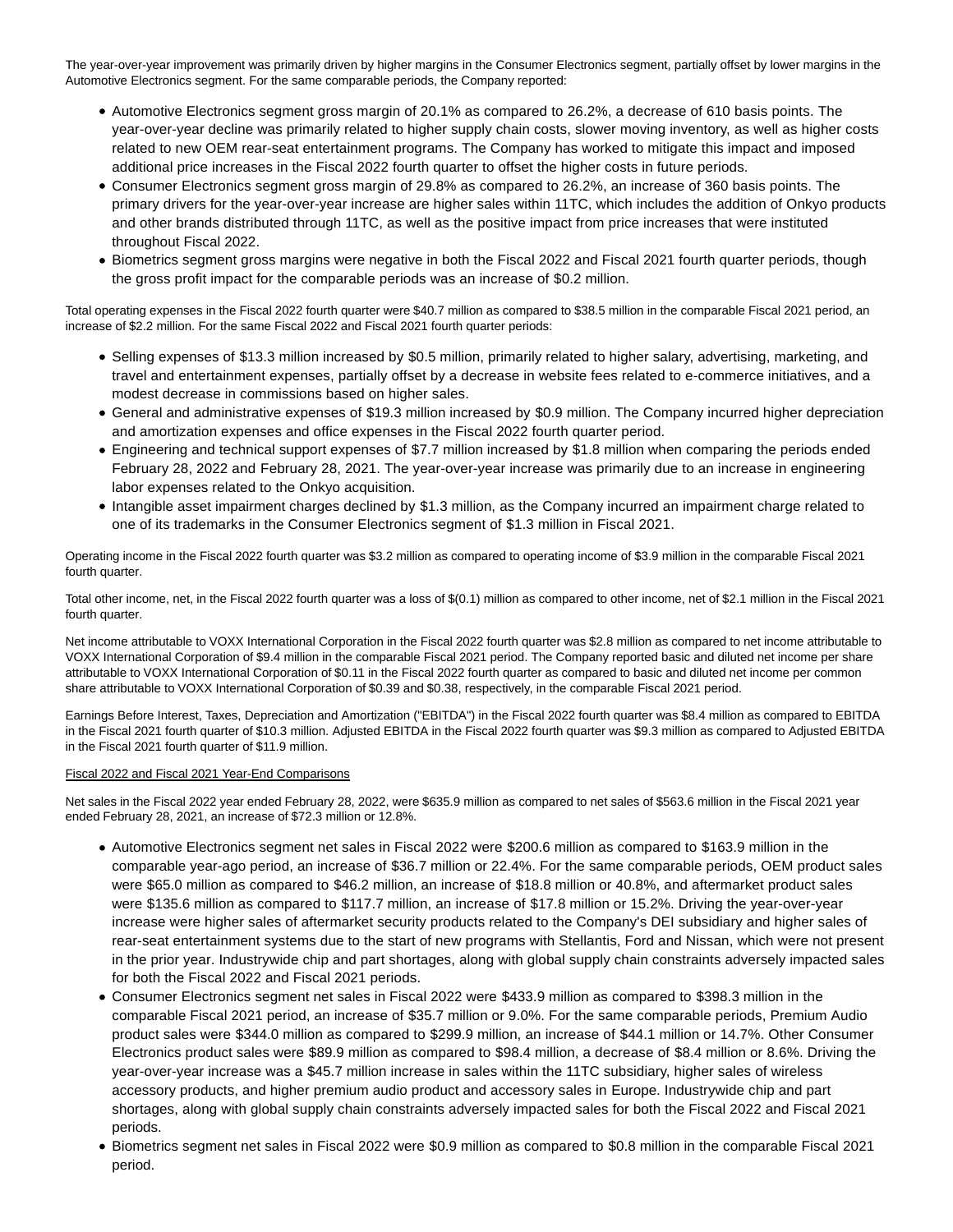The gross margin in Fiscal 2022 was 26.7% as compared to 28.1% in Fiscal 2021, a decline of 140 basis points. While gross margin declined for the comparable periods, gross profit increased by \$10.9 million. Supply chain constraints, price increases for parts, transportation, and warehousing, and product mix were the primary contributing factors to the decline in gross margin with the increase in gross profit related to higher sales. For the same comparable periods, the Company reported:

- Automotive Electronics segment gross margin of 23.6% as compared to 24.0%, a decline of 40 basis points. The year-over-year decline was primarily related to the increased cost of materials and shipping, higher tariffs included in cost of goods sold and lower gross margin associated with certain new OEM rear-seat entertainment programs. This was partially offset by higher margins in certain aftermarket categories and lower fulfilment sales of satellite radio products for the comparable period.
- Consumer Electronics segment gross margin of 28.0% as compared to 29.8%, a decline of 180 basis points. The year-over-year decline was primarily related to higher container costs and surcharges, partially offset by higher sales within the 11TC, among other factors.
- Biometrics segment gross margins of 21.0% as compared to negative gross margin of 22.8%. In the Fiscal 2021 period, the Company incurred higher tooling and effective repair costs, as well as inventory obsolescence charges for certain products.

Total operating expenses in Fiscal 2022 were \$161.6 million as compared to \$136.1 million in Fiscal 2021, an increase of \$25.5 million. The year-over-year increase is primary related to the addition of Onkyo expenses, and additional headcount at the Onkyo, Australia PAC and DEI subsidiaries. The increase was also due to higher acquisition costs incurred in Fiscal 2022, partially offset by lower intangible asset impairment charges which occurred in Fiscal 2021 but were not present in Fiscal 2022. For the same Fiscal 2022 and Fiscal 2021 periods:

- Selling expenses of \$50.5 million increased by \$6.7 million, primarily as a result of higher salary and payroll expenses related to higher headcount, the absence of COVID-19 related furloughs that were present in Fiscal 2021, and higher advertising and web fees, among other factors, partially offset by lower trade show expenses.
- General and administrative expenses of \$76.0 increased by \$6.2 million, primarily due to a \$3.1 million increase in professional fees, higher office and occupancy expenses due to costs related to the new Onkyo subsidiary, a full year of DEI subsidiary expenses, and higher depreciation and amortization expenses, among other factors. This was partially offset by lower salary and related payroll expenses.
- Engineering and technical support expenses of \$31.5 million increased by \$10.6 million, primarily due to an increase in direct labor and related payroll tax expense as a result of additional headcount related to the Onkyo and DEI subsidiaries, higher reimbursement of engineering labor expense in the prior year, and an increase in research and development expense in support of new programs and products.
- Acquisition costs of \$3.6 million increased by \$3.3 million, primarily due to consulting and due diligence fees for the asset purchase agreement signed with Onkyo Home Entertainment Corporation and the joint venture created with Sharp Corporation. In the prior Fiscal 2021 period, acquisition costs incurred related to the Company's VSHC and DEI acquisitions, completed in January 2020 and July 2020, respectively.
- Intangible asset impairment charges declined by \$1.3 million, as the Company incurred an impairment charge related to one of its trademarks in the Consumer Electronics segment of \$1.3 million in Fiscal 2021.

Operating income in Fiscal 2022 was \$7.9 million as compared to operating income of \$22.5 million in Fiscal 2021.

Total other income, net, in Fiscal 2022 was a loss of \$(33.8) million as compared to total other income, net, of \$5.2 million in Fiscal 2021. Driving the year-over-year increase was a \$39.4 million expense associated with the Seaguard Electronics LLC arbitration. Additionally, interest and bank charges declined by \$0.4 million and equity in income of equity investees increased by \$0.5 million, partially offset by a \$0.4 million decline in other, net for the comparable Fiscal 2022 and Fiscal 2021 periods.

Net loss attributable to VOXX International Corporation in Fiscal 2022 was \$(22.3) million as compared to net income attributable to VOXX International Corporation of \$26.8 million in the comparable Fiscal 2021 period. The Company reported basic and diluted net loss per share attributable to VOXX International Corporation of \$(0.92) in Fiscal 2022 as compared to basic and diluted net income per common share attributable to VOXX International Corporation of \$1.11 and \$1.09, respectively, in the comparable Fiscal 2021 period.

Earnings Before Interest, Taxes, Depreciation and Amortization ("EBITDA") in Fiscal 2022 was a loss of \$(6.8) million as compared to EBITDA in Fiscal 2021 of \$44.4 million. Adjusted EBITDA in Fiscal 2022 was \$39.3 million as compared to Adjusted EBITDA of \$47.2 million in Fiscal 2021.

## Seaguard Electronics LLC

On March 3, 2022, the Arbitrator issued a Partial Final Award on Bifurcated Issue in in favor of Seaguard Electronics LLC in the amount of \$39,444, plus \$798 for its attorneys' fees and costs. On March 11, 2022, the Arbitrator fixed the schedule of the patent portion of the bifurcated arbitration, with a trial date set for October 16, 2023. The Company has put its suppliers on notice of its indemnification rights with respect to the alleged infringing products. On March 14, 2022, Seaguard filed a Petition in the United States District Court, Central District of California, Western Division, to confirm the Partial Final Award. On April 25, 2022, the Company filed its opposition to the Petition and a Counter-Petition to Vacate the Partial Final Award. A hearing on the Petition and Counter-Petition is presently scheduled for June 3, 2022.

At February 28, 2022, the Company has recorded a charge of \$39,444 within Other (expense) income in the accompanying Consolidated Statements of Operations and Comprehensive (Loss) Income. No accrual or reserve was included in the Company's issued financial statements prior to the quarter ended November 30, 2021, based on an assessment that an award of damages in the arbitration proceeding would not be material and that the amount as determined by the Arbitrator's award was not probable. The Company made its accrual determination in accordance with reports and evaluations from its damages expert, as well as from the guidance and opinion letters received from the Company's trial attorneys.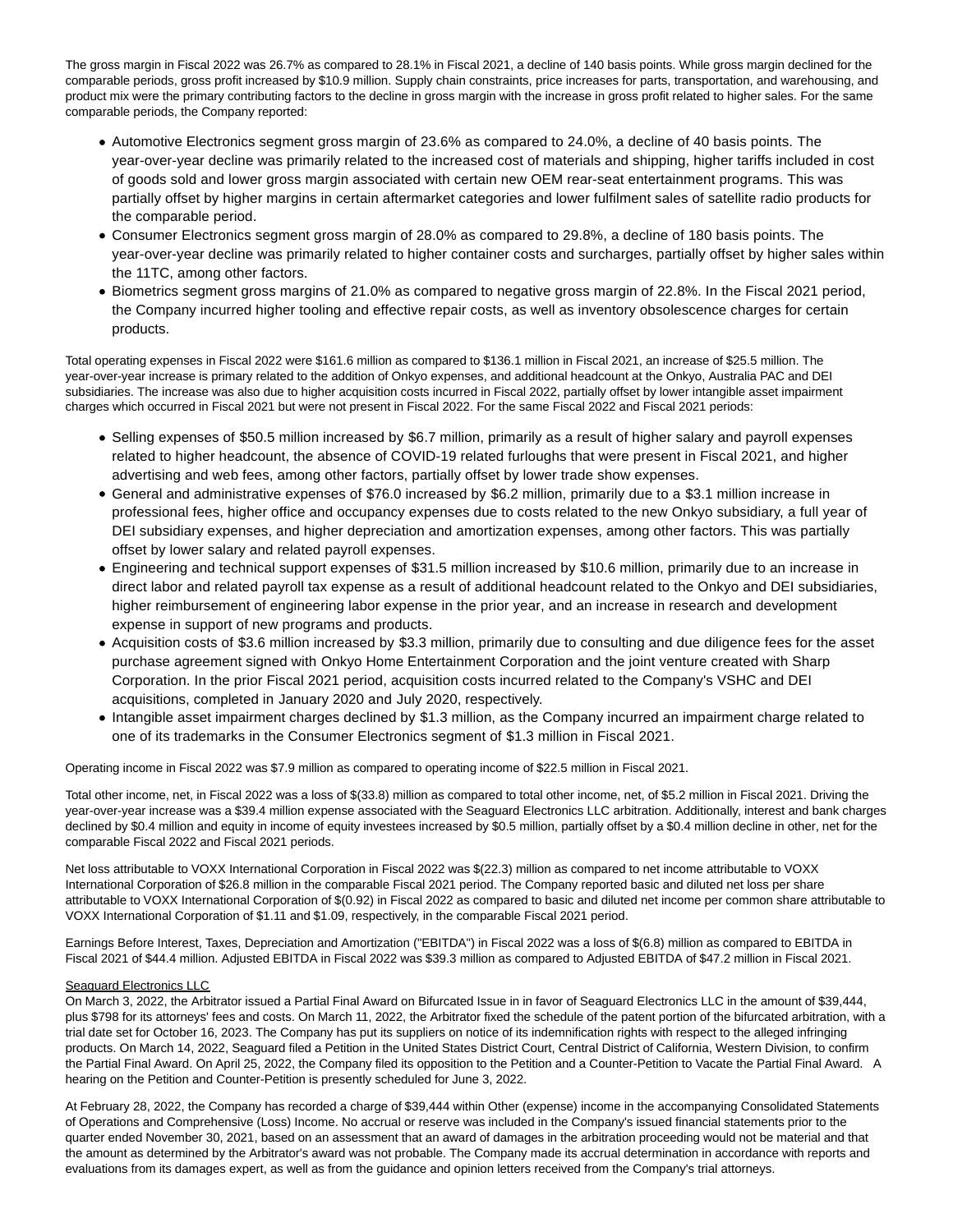#### Balance Sheet Update

As of February 28, 2022, the Company had cash and cash equivalents of \$27.8 million as compared to \$59.4 million as of February 28, 2021. Total debt as of February 28, 2022, was \$13.2 million as compared to \$7.1 million as of February 28, 2021. The increase in total debt is related to a loan agreement with the shareholders of the joint venture, in conjunction with the Onkyo acquisition. The loan balance represents the portion of the loan payable to Sharp Corporation, Premium Audio Company's joint venture partner. The increase in total debt is also related to a Euro asset-based lending credit facility associated with VOXX Germany. Total long-term debt, net of debt issuance costs as of February 28, 2022 was \$9.8 million as compared to \$6.0 million as of February 28, 2021.

#### Conference Call Information

VOXX International Corporation will be hosting its conference call and webcast on Tuesday, May 17, 2022 at 10:00 a.m. Eastern. Interested parties can participate by visiting [www.voxxintl.com a](https://c212.net/c/link/?t=0&l=en&o=3538577-1&h=554774788&u=http%3A%2F%2Fwww.voxxintl.com&a=www.voxxintl.com)nd clicking on the webcast in the Investor Relations section or via teleconference using the information below.

**Toll-free number:** 877-303-9079 / **International number:** 970-315-0461 / **Conference ID:** 4898372

A webcast and teleconference replay will be available approximately one hour after the completion of the call.

#### Replay Information

**Replay number:** 855-859-2056 / **International replay number:** 404-537-3406 / **Conference ID:** 4898372

#### Non-GAAP Measures

EBITDA and Adjusted EBITDA are not financial measures recognized by GAAP. EBITDA represents net (loss) income, computed in accordance with GAAP, before interest expense and bank charges, taxes, and depreciation and amortization. Adjusted EBITDA represents EBITDA adjusted for stock-based compensation expense, life insurance proceeds, certain non-recurring legal and professional fees, settlements and awards, non-recurring gains, acquisition costs, and impairment charges. Depreciation, amortization, stock-based compensation, and impairment charges are non-cash items.

We present EBITDA and Adjusted EBITDA in this Form 10-K because we consider them to be useful and appropriate supplemental measures of our performance. Adjusted EBITDA helps us to evaluate our performance without the effects of certain GAAP calculations that may not have a direct cash impact on our current operating performance. In addition, the exclusion of certain costs or gains relating to certain events that occurred during the periods presented allows for a more meaningful comparison of our results from period-to-period. These non-GAAP measures, as we define them, are not necessarily comparable to similarly entitled measures of other companies and may not be an appropriate measure for performance relative to other companies. EBITDA and Adjusted EBITDA should not be assessed in isolation from, are not intended to represent, and should not be considered to be more meaningful measures than, or alternatives to, measures of operating performance as determined in accordance with GAAP.

**About VOXX International Corporation** VOXX International Corporation (NASDAQ: VOXX) has grown into a leader in Automotive Electronics and Consumer Electronics, with emerging Biometrics technology to capitalize on the increased need for advanced security. Over the past several decades, with a portfolio of approximately 35 trusted brands, VOXX has built market-leading positions in in-vehicle entertainment, automotive security, reception products, a number of premium audio market segments, and more. VOXX is a global company, with an extensive distribution network that includes power retailers, mass merchandisers, 12-volt specialists and many of the world's leading automotive manufacturers. For additional information, please visit our website a[t www.voxxintl.com.](https://c212.net/c/link/?t=0&l=en&o=3538577-1&h=554774788&u=http%3A%2F%2Fwww.voxxintl.com&a=www.voxxintl.com)

## **Safe Harbor Statement**

Except for historical information contained herein, statements made in this release constitute forward-looking statements and thus may involve certain risks and uncertainties. All forward-looking statements made in this release are based on currently available information and the Company assumes no responsibility to update any such forward-looking statements. The following factors, among others, may cause actual results to differ materially from the results suggested in the forward-looking statements. The factors include, but are not limited to the: risk factors described in the Company's annual report on Form 10-K for the fiscal year ended February 28, 2022, and other filings made by the Company from time to time with the SEC.

The factors described in such SEC filings include, without limitation: the impact of the COVID-19 outbreak on the Company's results of operations, global supply shortages and logistics costs and delays; cybersecurity risks; risks that may result from changes in the Company's business operations; our ability to keep pace with technological advances; significant competition in the automotive electronics, consumer electronics and biometrics businesses; our relationships with key suppliers and customers; quality and consumer acceptance of newly introduced products; market volatility; non-availability of product; excess inventory; price and product competition; new product introductions; foreign currency fluctuations; and restrictive debt covenants. Many of the foregoing risks and uncertainties are, and will be, exacerbated by the COVID-19 pandemic, the War in the Ukraine and any worsening of the global business and economic environment as a result. The Company assumes no obligation and does not intend to update these forward-looking statements.

## **Investor Relations Contact:**

Glenn Wiener, GW Communications (for VOXX) Email[: gwiener@GWCco.com](mailto:gwiener@GWCco.com)

**-- Tables to Follow -**

**VOXX International Corporation and Subsidiaries Consolidated Balance Sheets February 28, 2022 and February 28, 2021 (In thousands, except share data)**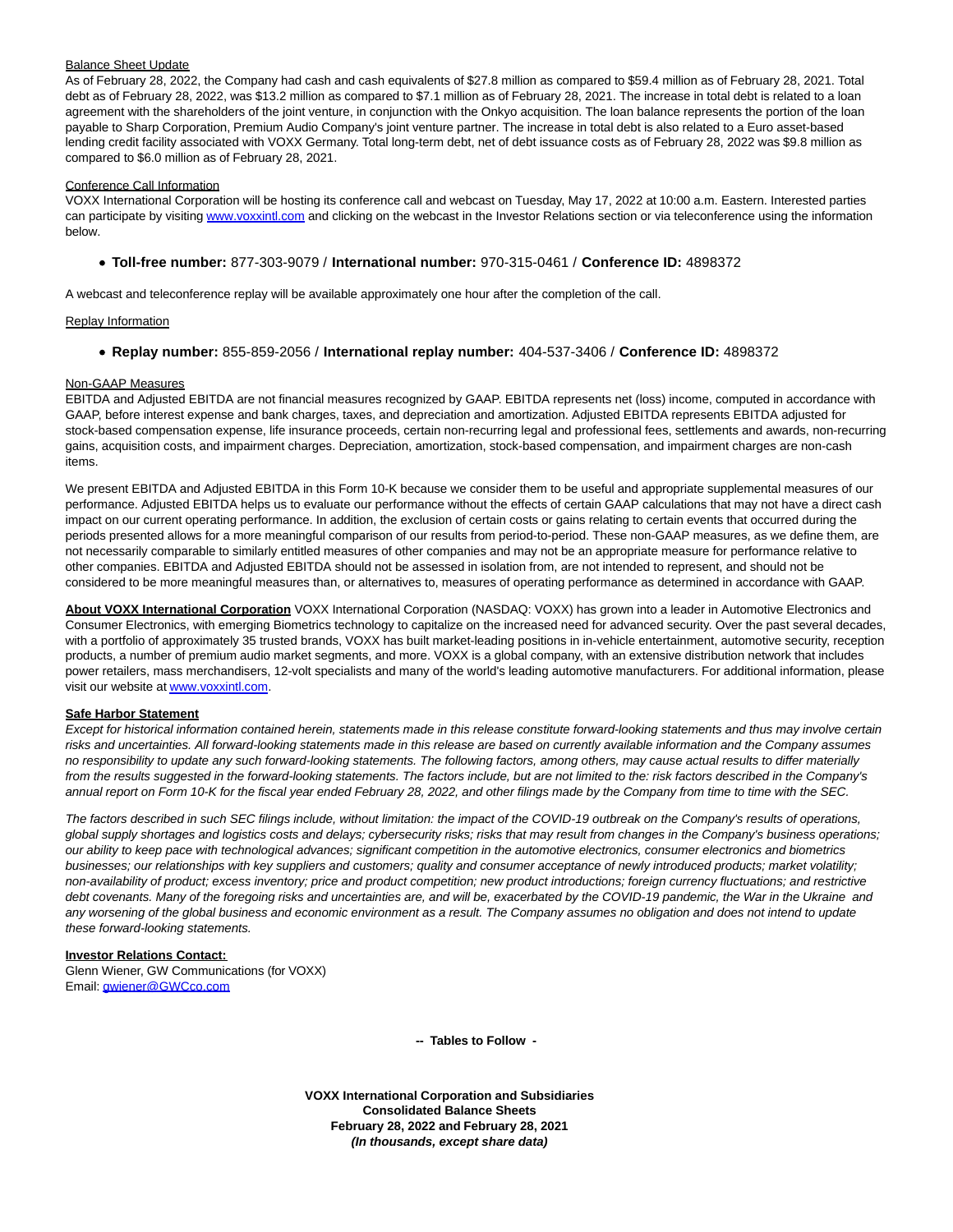|                                                                                                     | February 28,<br>2022 | February 28,<br>2021 |
|-----------------------------------------------------------------------------------------------------|----------------------|----------------------|
| <b>Assets</b>                                                                                       |                      |                      |
| Current assets:                                                                                     |                      |                      |
| Cash and cash equivalents                                                                           | \$<br>27,788         | \$<br>59,404         |
| Accounts receivable, net                                                                            | 105,625              | 106,165              |
| Inventory, net                                                                                      | 174,922              | 130,793              |
| Receivables from vendors                                                                            | 363                  | 277                  |
| Prepaid expenses and other current assets                                                           | 21,340               | 22,266               |
| Income tax receivable                                                                               | 734                  | 434                  |
| Total current assets                                                                                | 330,772              | 319,339              |
| Investment securities                                                                               | 1,231                | 1,777                |
| <b>Equity investments</b>                                                                           | 21,348               | 23.267               |
| Property, plant and equipment, net                                                                  | 49,794               | 52,026               |
| Operating lease, right of use asset                                                                 | 4,464                | 4,572                |
| Goodwill                                                                                            | 74,320               | 58,311               |
| Intangible assets, net                                                                              | 101,450              | 90,104               |
| Deferred income tax assets                                                                          | 40                   | 99                   |
| Other assets                                                                                        | 3,245                | 1,323                |
| <b>Total assets</b>                                                                                 | \$<br>586,664        | \$<br>550,818        |
| Liabilities, Redeemable Equity, Redeemable Non-Controlling Interest, and Stockholders' Equity       |                      |                      |
| <b>Current liabilities:</b>                                                                         |                      |                      |
| Accounts payable                                                                                    | \$<br>76,665         | \$<br>61,826         |
| Accrued expenses and other current liabilities                                                      | 54,659               | 53,392               |
| Income taxes payable                                                                                | 2,714                | 1,587                |
| Accrued sales incentives                                                                            | 23,755               | 25,313               |
| Interim arbitration award payable                                                                   | 39,444               |                      |
| Contract liabilities, current                                                                       | 4,373                | 4,178                |
| Current portion of long-term debt                                                                   | 2,406                | 500                  |
| <b>Total current liabilities</b>                                                                    | 204,016              | 146,796              |
| Long-term debt, net of debt issuance costs                                                          | 9,786                | 5,962                |
| Finance lease liabilities, less current portion                                                     | 78                   | 302                  |
| Operating lease liabilities, less current portion                                                   | 3,298                | 3,582                |
| Deferred compensation                                                                               | 1,231                | 1,777                |
| Contingent consideration, less current portion                                                      | 5,750                |                      |
| Deferred income tax liabilities<br>Other tax liabilities                                            | 5,300                | 6,645                |
|                                                                                                     | 1,083<br>5,959       | 1,170<br>5,255       |
| Other long-term liabilities<br><b>Total liabilities</b>                                             | 236,501              | 171,489              |
| Commitments and contingencies (Note 15)                                                             |                      |                      |
| Redeemable equity (Note 1(u))                                                                       | 3,550                | 3,260                |
| Redeemable non-controlling interest (Note 2)                                                        | 511                  |                      |
| Stockholders' equity:                                                                               |                      |                      |
| Preferred stock:                                                                                    |                      |                      |
| No shares issued or outstanding (Note 9)                                                            |                      |                      |
| Common stock:                                                                                       |                      |                      |
| Class A, \$.01 par value; 60,000,000 shares authorized, 24,476,847 and 24,416,194 shares issued     |                      |                      |
| and 21,614,629 and 21,666,976 shares outstanding at February 28, 2022 and February 28, 2021,        |                      |                      |
| respectively                                                                                        | 245                  | 245                  |
| Class B Convertible, \$.01 par value, 10,000,000 shares authorized, 2,260,954 shares issued and     |                      |                      |
| outstanding                                                                                         | 22                   | 22                   |
| Paid-in capital                                                                                     | 300,453              | 300,402              |
| Retained earnings                                                                                   | 126,573              | 148,906              |
| Accumulated other comprehensive loss                                                                | (17, 503)            | (14, 977)            |
| Less: Treasury stock, at cost, 2,862,218 and 2,749,218 shares of Class A Common Stock at February   |                      |                      |
| 28, 2022 and February 28, 2021, respectively                                                        | (25, 138)            | (23, 918)            |
| Less: Redeemable equity                                                                             | (3,550)              | (3,260)              |
| Total VOXX International Corporation stockholders' equity                                           | 381,102              | 407,420              |
| Non-controlling interest                                                                            | (35,000)             | (31, 351)            |
| Total stockholders' equity                                                                          | 346,102              | 376,069              |
| Total liabilities, redeemable equity, redeemable non-controlling interest, and stockholders' equity | \$<br>586,664        | \$<br>550,818        |

**VOXX International Corporation and Subsidiaries Consolidated Statements of Operations and Comprehensive (Loss) Income Years Ended February 28, 2022, February 28, 2021, and February 29, 2020 (In thousands, except share and per share data)**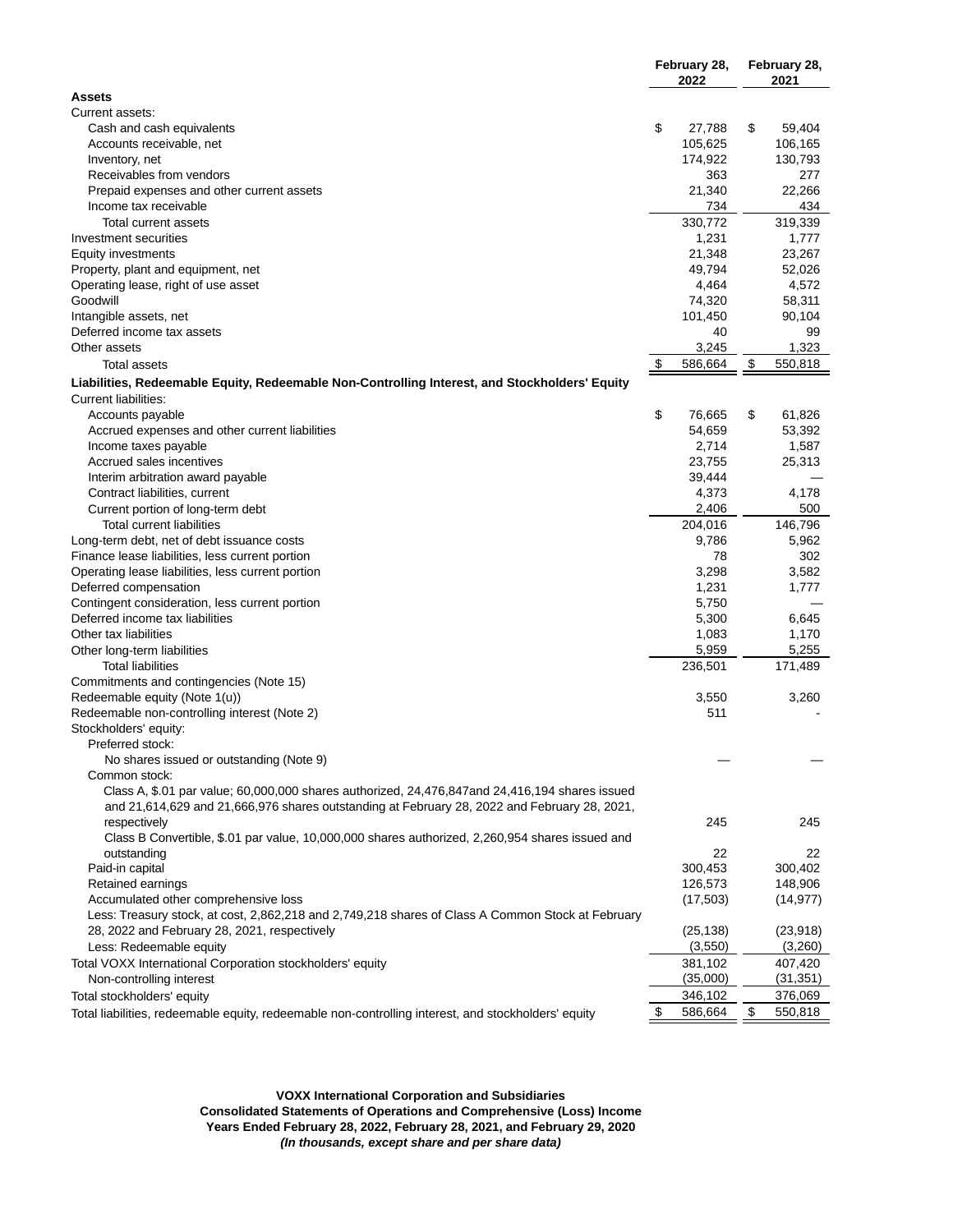|                                                                               | <b>Year Ended</b><br>February 28, |                    | <b>Year Ended</b><br>February 28, |            |               | <b>Year Ended</b><br>February 29, |
|-------------------------------------------------------------------------------|-----------------------------------|--------------------|-----------------------------------|------------|---------------|-----------------------------------|
|                                                                               |                                   | 2022               |                                   | 2021       |               | 2020                              |
| Net sales                                                                     | \$                                | 635,920<br>466,442 | \$                                | 563,605    | \$            | 394,889                           |
| Cost of sales                                                                 |                                   |                    |                                   | 405,058    |               | 285,113                           |
| Gross profit                                                                  |                                   | 169,478            |                                   | 158,547    |               | 109,776                           |
| Operating expenses:                                                           |                                   |                    |                                   |            |               |                                   |
| Selling                                                                       |                                   | 50,507             |                                   | 43,786     |               | 39,319                            |
| General and administrative                                                    |                                   | 75,955             |                                   | 69,798     |               | 68,873                            |
| Engineering and technical support                                             |                                   | 31,540             |                                   | 20,897     |               | 21,602                            |
| Acquisition costs                                                             |                                   | 3,552              |                                   | 287        |               | 55                                |
| Intangible asset impairment charges (Note 1(k))                               |                                   |                    |                                   | 1,300      |               | 30,230                            |
| Total operating expenses                                                      |                                   | 161,554            |                                   | 136,068    |               | 160,079                           |
| Operating income (loss)                                                       |                                   | 7,924              |                                   | 22,479     |               | (50, 303)                         |
| Other (expense) income:                                                       |                                   |                    |                                   |            |               |                                   |
| Interest and bank charges                                                     |                                   | (2,532)            |                                   | (2,979)    |               | (2, 975)                          |
| Equity in income of equity investee                                           |                                   | 7,890              |                                   | 7,350      |               | 5,174                             |
| Interim arbitration award (Note 15)                                           |                                   | (39, 444)          |                                   |            |               |                                   |
| Gain on sale of real property (Note 11)                                       |                                   |                    |                                   |            |               | 4,057                             |
| Investment gain (Note 1(f))                                                   |                                   |                    |                                   | 42         |               | 775                               |
| Other, net                                                                    |                                   | 323                |                                   | 746        |               | 2,332                             |
| Total other (expense) income, net                                             |                                   | (33, 763)          |                                   | 5,159      |               | 9,363                             |
| (Loss) income before income taxes                                             |                                   | (25, 839)          |                                   | 27,638     |               | (40, 940)                         |
| Income tax expense                                                            |                                   | 1,626              |                                   | 4,272      |               | 882                               |
| Net (loss) income                                                             | \$                                | (27, 465)          | \$                                | 23,366     | \$            | (41, 822)                         |
| Less: net loss attributable to non-controlling interest                       |                                   | (5, 132)           |                                   | (3,401)    |               | (15, 379)                         |
| Net (loss) income attributable to VOXX International Corporation              | \$                                | (22, 333)          | \$                                | 26,767     | \$            | (26, 443)                         |
| Other comprehensive (loss) income:                                            |                                   |                    |                                   |            |               |                                   |
| Foreign currency translation adjustments                                      |                                   | (3, 317)           |                                   | 4,365      |               | (1, 517)                          |
| Derivatives designated for hedging, net of tax                                |                                   | 633                |                                   | (305)      |               | (505)                             |
| Pension plan adjustments, net of tax                                          |                                   | 158                |                                   | 18         |               | (89)                              |
| Other comprehensive (loss) income, net of tax                                 |                                   | (2,526)            |                                   | 4,078      |               | (2, 111)                          |
| Comprehensive (loss) income attributable to VOXX International Corporation \$ |                                   | (24, 859)          | \$                                | 30,845     | \$            | (28,554)                          |
| Net (loss) income per common share attributable to VOXX International         |                                   |                    |                                   |            |               |                                   |
| Corporation - basic                                                           | \$                                | (0.92)             | $\frac{3}{2}$                     | 1.11       | \$            | (1.08)                            |
|                                                                               |                                   |                    |                                   |            |               |                                   |
| Net (loss) income per common share attributable to VOXX International         |                                   |                    |                                   |            |               |                                   |
| Corporation - diluted                                                         | \$                                | (0.92)             | $\frac{3}{2}$                     | 1.09       | $\frac{1}{2}$ | (1.08)                            |
| Weighted-average common shares outstanding (basic)                            |                                   | 24,287,179         |                                   | 24,201,221 |               | 24,394,663                        |
| Weighted-average common shares outstanding (diluted)                          |                                   | 24,287,179         |                                   | 24,650,106 |               | 24,394,663                        |
|                                                                               |                                   |                    |                                   |            |               |                                   |

# **VOXX International Corporation and Subsidiaries Consolidated Statements of Operations and Comprehensive (Loss) Income Three Months Ended February 28, 2022, February 28, 2021 and February 29, 2020 (In thousands, except share and per share data)**

|                                     | <b>Three Months Ended</b><br>February 28,<br>2022 |        | <b>Three Months Ended</b><br>February 28,<br>2021 | <b>Three Months Ended</b><br>February 29,<br>2020 |         |
|-------------------------------------|---------------------------------------------------|--------|---------------------------------------------------|---------------------------------------------------|---------|
| Net sales                           | \$<br>163.880                                     |        | 162,521<br>\$                                     | \$                                                | 101,077 |
| Cost of sales                       | 119,987                                           |        | 120,153                                           |                                                   | 72,543  |
| Gross profit                        | 43,893                                            |        | 42,368                                            |                                                   | 28,534  |
| Operating expenses:                 |                                                   |        |                                                   |                                                   |         |
| Selling                             |                                                   | 13.338 | 12.810                                            |                                                   | 10.574  |
| General and administrative          |                                                   | 19,346 | 18,417                                            |                                                   | 17,032  |
| Engineering and technical support   |                                                   | 7.716  | 5,955                                             |                                                   | 5,701   |
| <b>Acquisition costs</b>            |                                                   | 273    |                                                   |                                                   |         |
| Intangible asset impairment charges |                                                   |        | 1.300                                             |                                                   | 30,230  |
| Total operating expenses            | 40.673                                            |        | 38.482                                            |                                                   | 63.537  |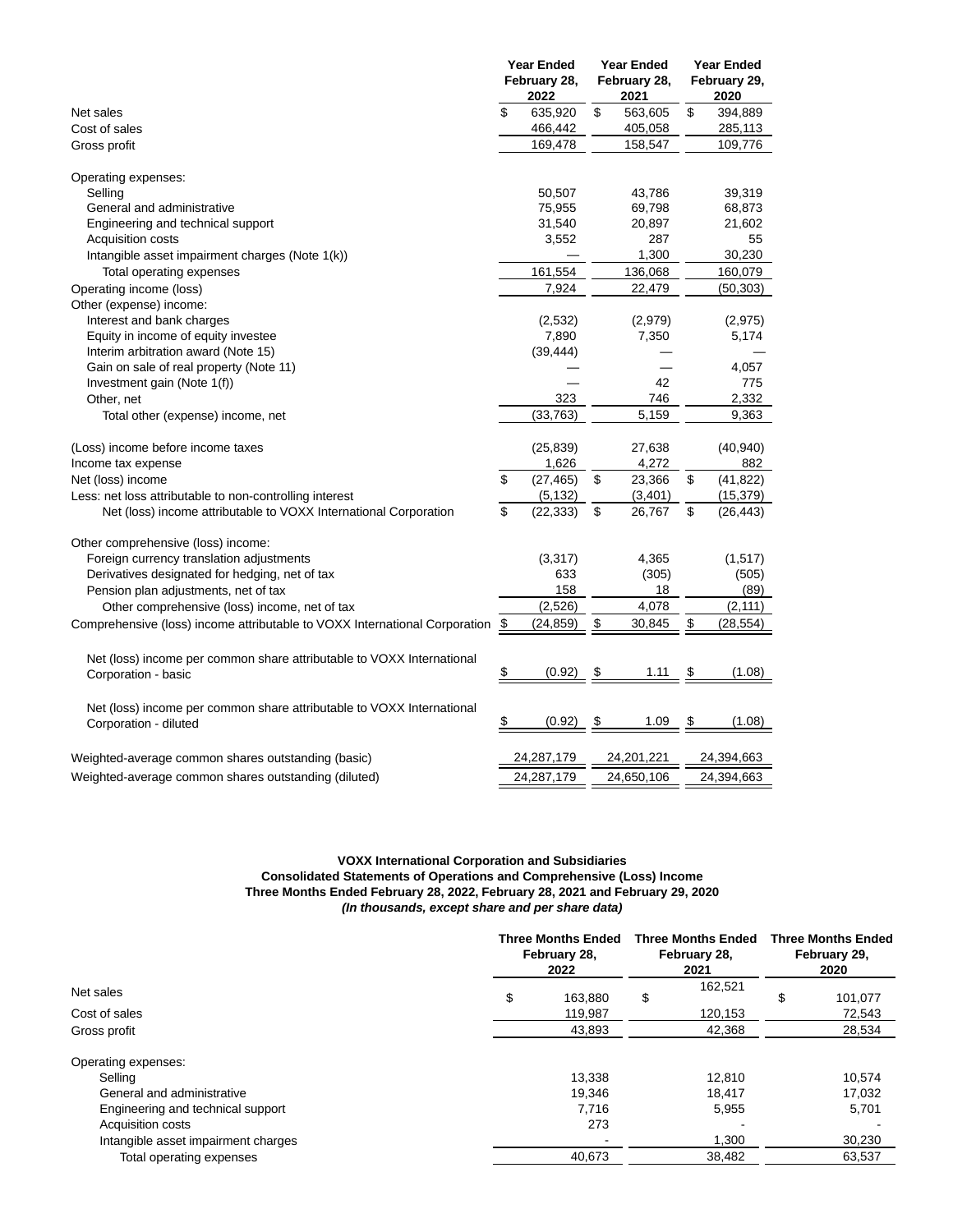| Operating income (loss)                                                              | 3,220       | 3,886        | (35,003)        |
|--------------------------------------------------------------------------------------|-------------|--------------|-----------------|
| Other (expense) income:                                                              |             |              |                 |
| Interest and bank charges                                                            | (692)       | (699)        | (782)           |
| Equity in income of equity investee                                                  | 926         | 2,844        | 1,502           |
| Other, net                                                                           | (352)       | (7)          | 322             |
| Total other (expense) income, net                                                    | (118)       | 2,138        | 1,042           |
| Income (loss) from before income taxes                                               | 3,102       | 6,024        | (33,961)        |
| Income tax expense (benefit)                                                         | 2,000       | (2, 452)     | (308)           |
| Net income (loss)                                                                    | \$<br>1,102 | \$<br>8,476  | \$<br>(33,653)  |
| Less: net loss attributable to non-controlling interest                              | (1,659)     | (972)        | (11, 858)       |
| Net income (loss) attributable to VOXX International Corporation                     | \$<br>2,761 | \$<br>9,448  | \$<br>(21, 795) |
| Other comprehensive (loss) income:                                                   |             |              |                 |
| Foreign currency translation adjustments                                             | (520)       | 757          | (196)           |
| Derivatives designated for hedging, net of tax                                       | 167         | 209          | (234)           |
| Pension Plan adjustments, net of tax                                                 | 99          | 103          | (114)           |
| Other comprehensive (loss) income, net of tax                                        | (254)       | 1,069        | (544)           |
| Comprehensive income (loss) attributable to VOXX International Corporation <u>\$</u> | 2,507       | \$<br>10,517 | \$<br>(22,339)  |
| Net income (loss) per common share attributable to VOXX International                |             |              |                 |
| Corporation - basic                                                                  | 0.11        | 0.39         | (0.90)          |
| Net income (loss) per common share attributable to VOXX International                | 0.11        | \$<br>0.38   | \$<br>(0.90)    |
| Corporation - diluted                                                                |             |              |                 |
| Weighted-average common shares outstanding (basic)                                   | 24,311,912  | 24,206,248   | 24,141,506      |
| Weighted-average common shares outstanding (diluted)                                 | 25,044,833  | 24,993,408   | 24,141,506      |

# **Reconciliation of GAAP Net (Loss) Income Attributable to VOXX International Corporation to EBITDA and Adjusted EBITDA**

|                                                                  |                 | <b>Fiscal</b><br>2022 | <b>Fiscal</b><br>2021 | Fiscal<br>2020 |
|------------------------------------------------------------------|-----------------|-----------------------|-----------------------|----------------|
| Net (loss) income attributable to VOXX International Corporation |                 | (22, 333)             | \$26,767              | \$ (26, 443)   |
| Adjustments:                                                     |                 |                       |                       |                |
| Interest expense and bank charges (1)                            |                 | 1,825                 | 2,404                 | 2,476          |
| Depreciation and amortization (1)                                |                 | 12,053                | 10,907                | 11,175         |
| Income tax expense                                               |                 | 1,626                 | 4,272                 | 882            |
| <b>EBITDA</b>                                                    |                 | (6,829)               | 44,350                | (11, 910)      |
| Adjustments:                                                     |                 |                       |                       |                |
| Stock-based compensation                                         |                 | 907                   | 1,749                 | 2,282          |
| Life insurance proceeds                                          |                 |                       | (420)                 | (1,000)        |
| Gain on sale of real property                                    |                 |                       |                       | (4,057)        |
| Settlement of Hirschmann working capital                         |                 |                       |                       | 804            |
| Investment gain                                                  |                 |                       | (42)                  | (775)          |
| <b>Acquisition costs</b>                                         |                 | 3,552                 | 287                   | 55             |
| Non-routine legal fees                                           |                 | 1,912                 |                       |                |
| Interim arbitration award                                        |                 | 39,444                |                       |                |
| Professional fees related to distribution agreement with         | Galvan Eyes LLC | 325                   |                       |                |
| Intangible asset impairment charges (1)                          |                 |                       | 1,300                 | 19,543         |
| <b>Adjusted EBITDA</b>                                           |                 | 39,311<br>\$          | \$47,224              | \$<br>4,942    |

(1) For purposes of calculating Adjusted EBITDA for the Company, interest expense, bank charges, depreciation and amortization, and intangible asset impairment charges added back to net (loss) income have been adjusted in order to exclude the minority interest portion of these expenses attributable to EyeLock LLC and Onkyo.

# **Reconciliation of GAAP Net Income Attributable to VOXX International Corporation to EBITDA and Adjusted EBITDA**

| <b>Three</b>  | <b>Three</b>  | <b>Three</b> |
|---------------|---------------|--------------|
| <b>Months</b> | <b>Months</b> | Months       |
| Ended         | Ended         | Ended        |